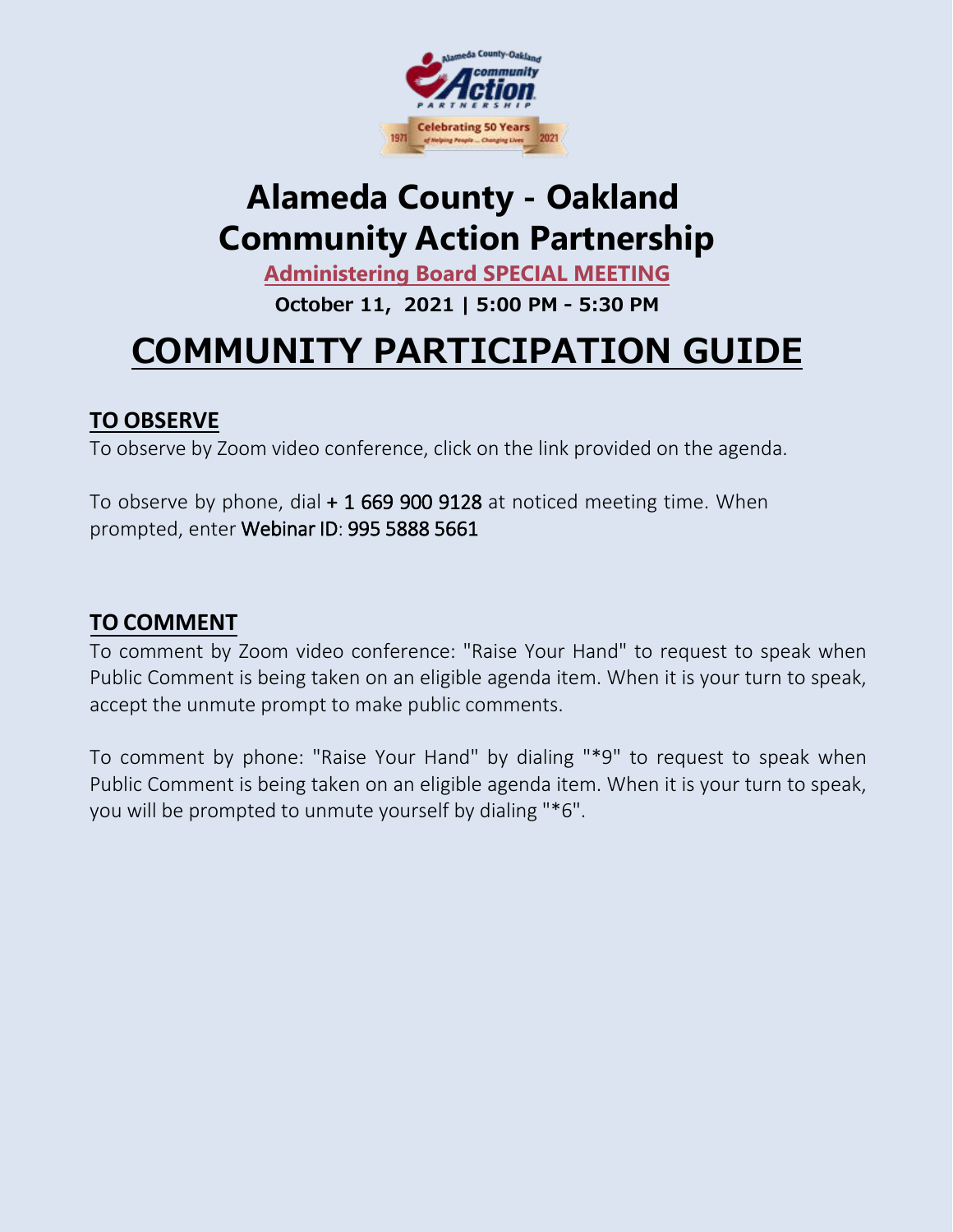

### **[Alameda County](https://zoom.us/j/97866908432) - Oakland [Community](https://zoom.us/j/97866908432) Action Partnership**

**Administering Board [SPECIAL MEETING](https://zoom.us/j/97866908432)**

**[October 11](https://zoom.us/j/97866908432), 2021 | 5:00 PM - 5:30 PM** 

## **PANELIST [PARTICIPATION](https://zoom.us/j/97866908432) GUIDE**

#### **VIDEO CONFERENCE**

Join the teleconference as a Panelist by clicking on the link provided on your Zoom invite.

Sign on to webinar 10 minutes early to ensure your speakers and mic work. A technical roll call will be performed.

The Zoom link on the Agenda, Community Participation Guide and AC-OCAP website is for Attendees only.

Panelists must raise hand and be recognized by the Chair. Host will unmute Panelist to speak. If a Panelist muted their mic, they need to accept the unmute prompt before they are unmuted.

#### **TELEPHONE**

Join by telephone, dial +1 669 900 9128, enter Webinar ID: 995 5888 5661 when prompted.

You will enter the Teleconference as an Attendee. Expect to be on hold as staff completes technical roll call with the videoconferencing Panelists.

When the host permits you to speak, you will receive a notification. Follow the telephone prompt to unmute yourself. Dial \*6 to toggle between mute/ unmute. To raise your hand, dial \*9.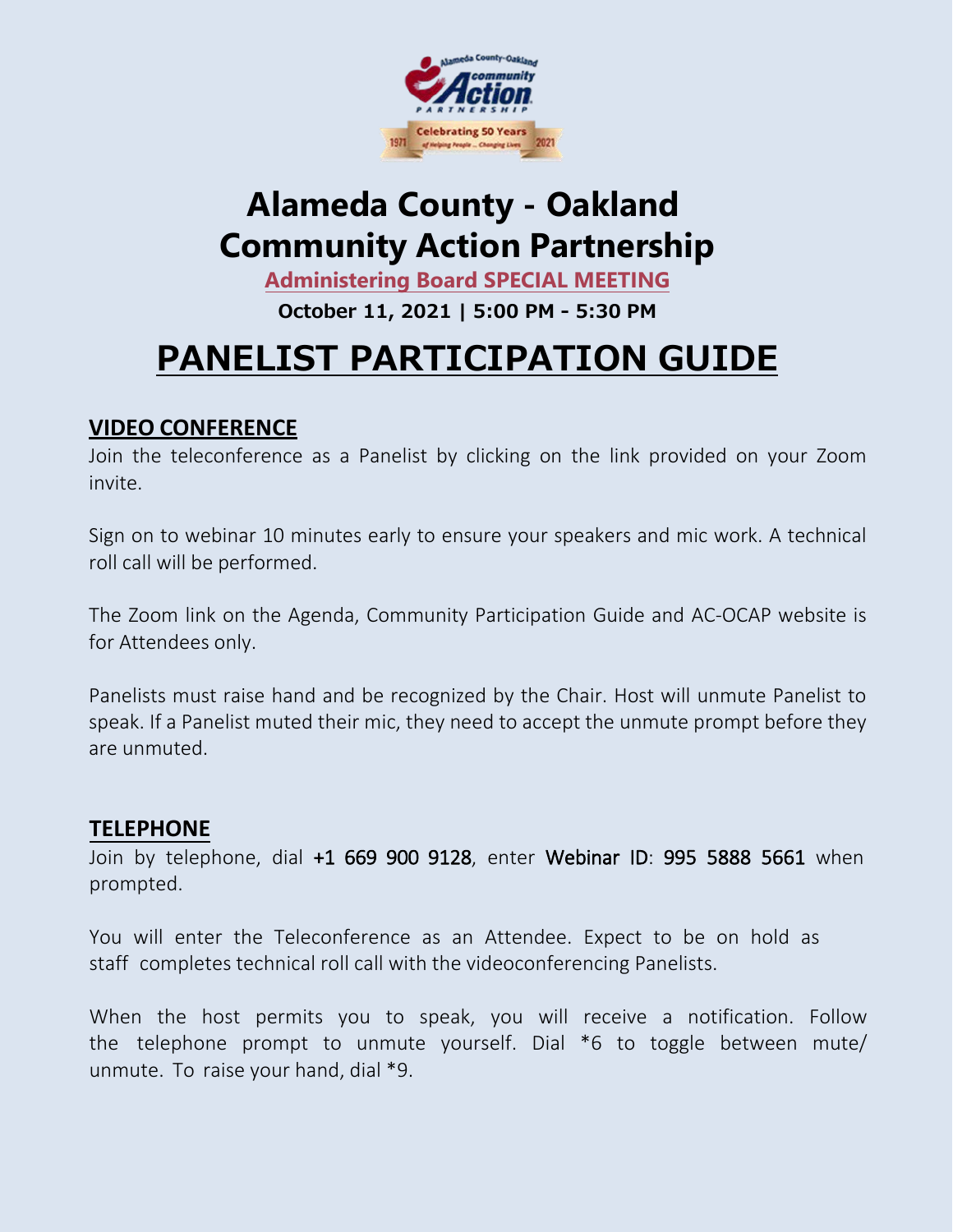



#### **Alameda County – Oakland Community Action Partnership (AC-OCAP)**

**Visit uson theweb at AC-OCAP.com or contact us by email at [AC-OCAP@oaklandca.gov](mailto:AC-OCAP@oaklandca.gov) Vision Statement:** To End Poverty Within the City of Oakland and [Throughout](mailto:AC-OCAP@oaklandca.gov) Alameda County. **Core Values:** Community-driven | Equitable | Collaborative | Impactful | Results-driven

*Our Promise:* Community Action changes people's lives, embodies the spirit of hope, improves communities, and makes Oakland and Alameda County a better place to live. We care about the entire community, and we are dedicated to helping people help themselves and each other.

#### **Administering Board (Special Meeting)**

**Monday, October 11, 2021 5:00 p.m.**

ZoomCommunity Participation Link: <https://us06web.zoom.us/j/99558885661> Webinar ID: 995 5888 5661

**Board Membership:** Gladys Green (Chair), Monique Rivera (Vice Chair), Andrea Ford (Treasurer), Sandra Johnson (Secretary), Laura Guevara, Mitchell Margolis, David Walker, Samantha Columbus, Njeri McGee-Tyner, John Michael Baratta, Mayor Libby Schaaf (Lisa Ruhland), Councilmember Carroll Fife (Tonya Love), Councilmember Noel Gallo, Councilmember Treva Reid (Rosa Velazquez), Supervisor Wilma Chan (Sarah Oddie), Supervisor Nate Miley (Angelica Gums), and Sean Callum

**Board Vacancy:** Oakland CDBG District 4

**Staff:** Estelle Clemons, Dwight Williams, Don Raulston, Vanessa Floyd-Rodriquez, and Melissa Francisco

#### **AGENDA**

.

- **A. 5:00 p.m. Call to Order/Recite AC-OCAP Promise**
- **B. 5:05 p.m. Roll Call/Determination of Quorum/Approval of Agenda ACTION ITEM:**
- **C. 5:10 p.m. Open Forum:** (General Audience Comment Period)
- **D. 5:15 p.m. Resolution to Continue Teleconference Meetings – Attachment D** The board will consider adopting **Alameda County – Oakland Community Action Partnership (AC-OCAP) Resolution 1-2021** determining that conducting in-person meetings of the Administering Board and its committees would present imminent risk to attendees' health, and electing to continue conducting meetings using teleconferencing in accordance with California government code section 54953(e), a provision of AB-361. **ACTION ITEM:**
- **E. 5:20 p.m. Attachments D** AC-OCAP Administering Board Resolution 1-2021
- **F. 5:25 p.m. Adjournment ACTION ITEM:**

Pursuant to California Government Code section 54953(e), AC-OCAP Board Members/Commissioners, as well as City staff, will participate via phone/video conference, and no physical teleconference locations are required.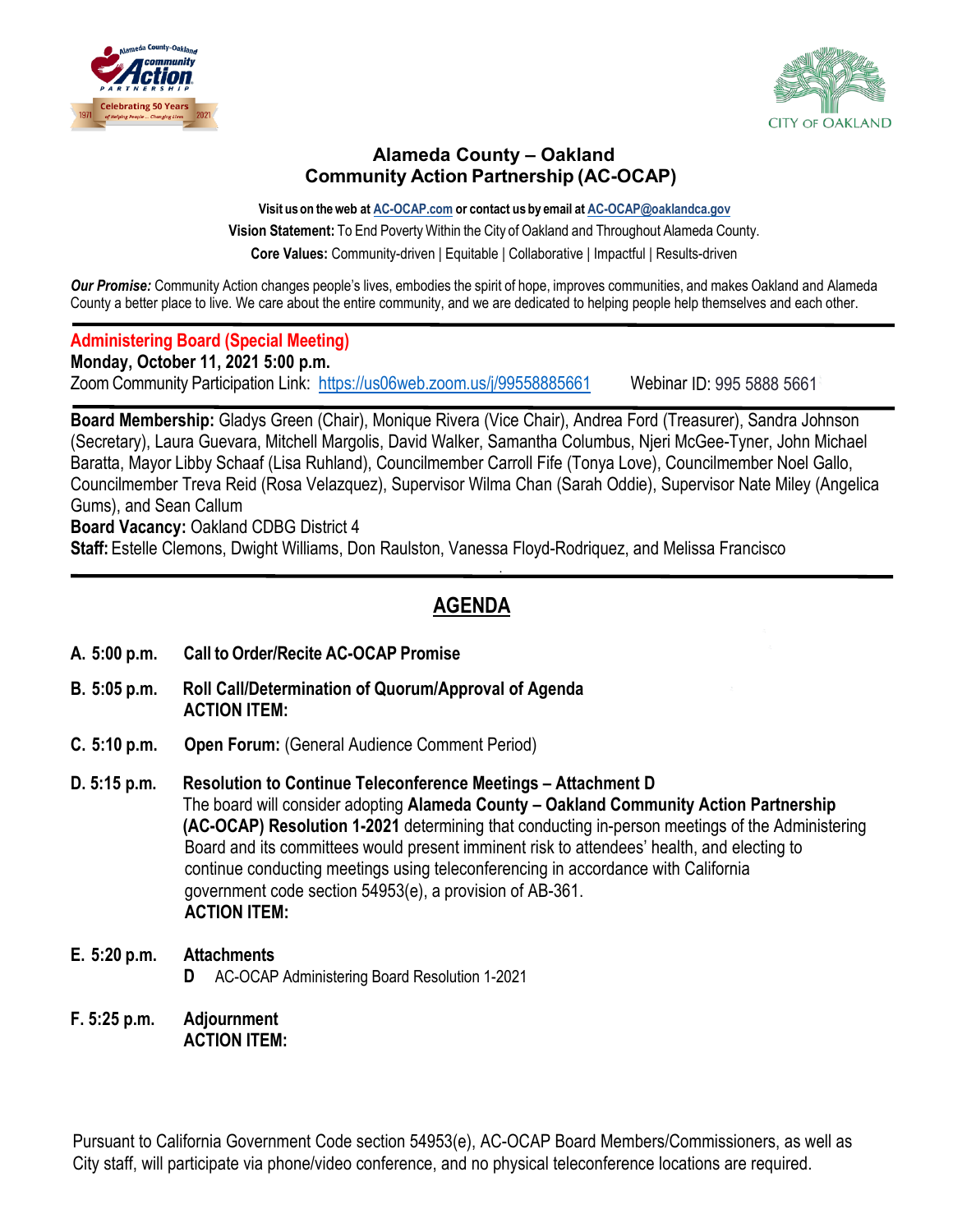### **ALAMEDA COUNTY-OAKLAND COMMUITY ACTION PARTNERSHIP**

#### **RESOLUTION NO.**  $1-2021$

**ADOPT A RESOLUTION DETERMINING THAT CONDUCTING IN-PERSON MEETINGS OF THE ALAMEDA COUNTY-OAKLAND COMMUNITY ACTION PARTNERSHIP (AC-OCAP) ADMINISTERING BOARD AND ITS COMMITTEES WOULD PRESENT IMMINENT RISKS TO ATTENDEES' HEALTH, AND ELECTING TO CONTINUE CONDUCTING MEETINGS USING TELECONFERENCING IN ACCORDANCE WITH CALIFORNIA GOVERNMENT CODE SECTION 54953(e), A PROVISION OF AB-361.** 

**WHEREAS,** on March 4, 2020, Governor Gavin Newsom declared a state of emergency related to COVID-19, pursuant to Government Code Section 8625, and such declaration has not been lifted or rescinded. *See* [https://www.gov.ca.gov/wp-content/uploads/2020/03/3.4.20-](https://www.gov.ca.gov/wp-content/uploads/2020/03/3.4.20-Coronavirus-SOE-Proclamation.pdf) [Coronavirus-SOE-Proclamation.pdf](https://www.gov.ca.gov/wp-content/uploads/2020/03/3.4.20-Coronavirus-SOE-Proclamation.pdf) 

**WHEREAS**, on March 9, 2020, the City Administrator in their capacity as the Director of the Emergency Operations Center (EOC), issued a proclamation of local emergency due to the spread of COVID-19 in Oakland, and on March 12, 2020, the City Council passed Resolution No. 88075 C.M.S. ratifying the proclamation of local emergency pursuant to Oakland Municipal Code (O.M.C.) section 8.50.050(C); and

**WHEREAS**, City Council Resolution No. 88075 remains in full force and effect to date; and

**WHEREAS**, the Centers for Disease Control (CDC) recommends physical distancing of at least six (6) feet whenever possible, avoiding crowds, and avoiding spaces that do not offer fresh air from the outdoors, particularly for people who are not fully vaccinated or who are at higher risk of getting very sick from COVID-19. *See* [https://www.cdc.gov/coronavirus/2019](https://www.cdc.gov/coronavirus/2019-ncov/prevent-getting-sick/prevention.html) [ncov/prevent-getting-sick/prevention.html;](https://www.cdc.gov/coronavirus/2019-ncov/prevent-getting-sick/prevention.html)

**WHEREAS**, the CDC recommends that people who live with unvaccinated people avoid activities that make physical distancing hard. *See* [https://www.cdc.gov/coronavirus/2019](https://www.cdc.gov/coronavirus/2019-ncov/your-health/about-covid-19/caring-for-children/families.html) [ncov/your-health/about-covid-19/caring-for-children/families.html;](https://www.cdc.gov/coronavirus/2019-ncov/your-health/about-covid-19/caring-for-children/families.html)

**WHEREAS**, the CDC recommends that older adults limit in-person interactions as much as possible, particularly when indoors. *See* [https://www.cdc.gov/aging/covid19/covid19-older](https://www.cdc.gov/aging/covid19/covid19-older-adults.html)[adults.html;](https://www.cdc.gov/aging/covid19/covid19-older-adults.html)

**WHEREAS**, the CDC, the California Department of Public Health, and the Alameda County Public Health Department all recommend that people experiencing COVID-19 symptoms stay home. *See* [https://www.cdc.gov/coronavirus/2019-ncov/if-you-are-sick/steps](https://www.cdc.gov/coronavirus/2019-ncov/if-you-are-sick/steps-when-sick.html)[when-sick.html;](https://www.cdc.gov/coronavirus/2019-ncov/if-you-are-sick/steps-when-sick.html)